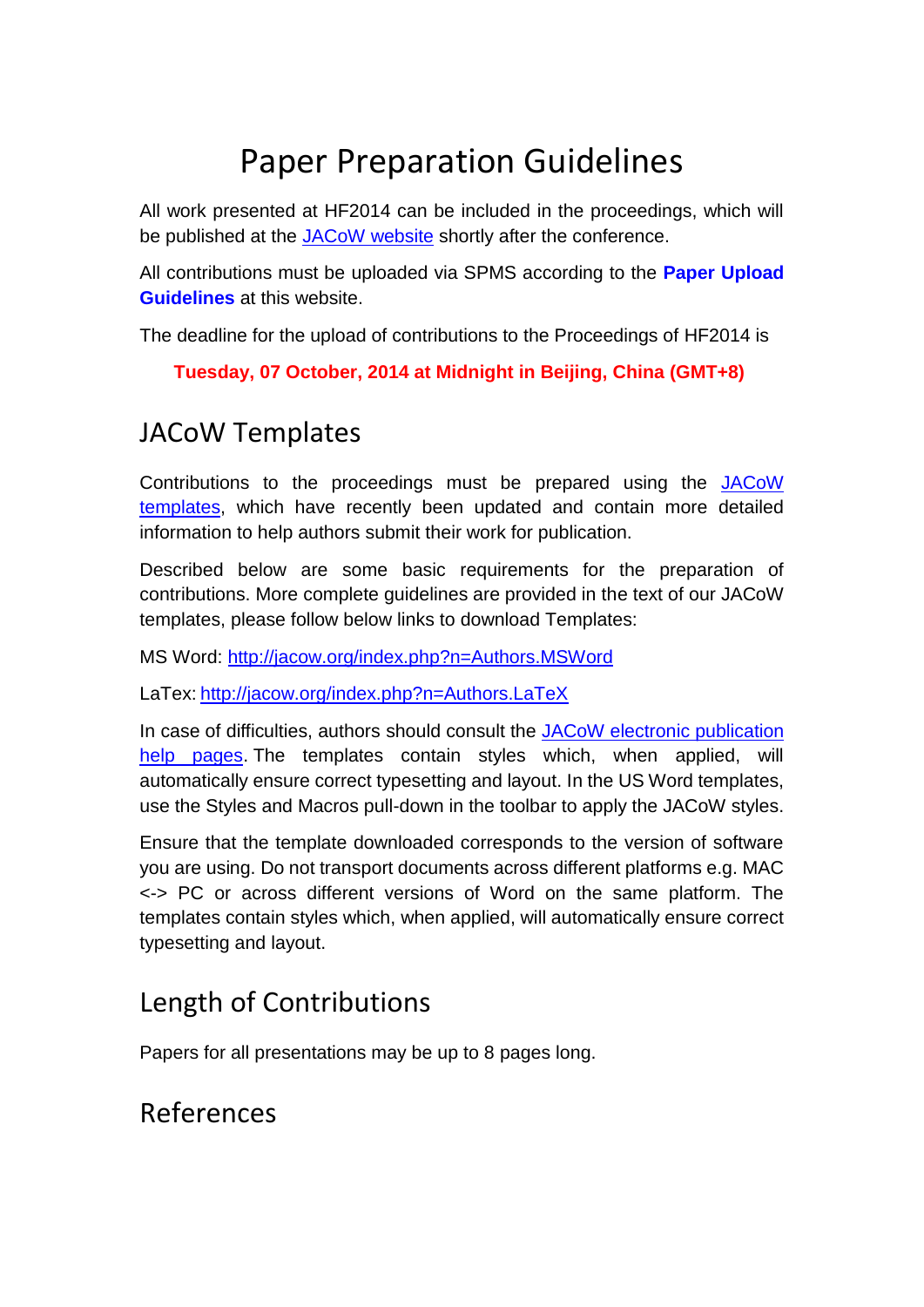All bibliographical and web references should be numbered and listed at the end of the paper in a section called "References." When citing a reference in the text, place the corresponding reference number in square brackets, e.g., [3]. A URL may be included as part of a reference, but its hyperlink should NOT be added. See the template and [Formatting Citations](http://www.jacow.org/index.php?n=Authors.FormattingCitations) for typical examples.

#### Page Numbers

DO NOT number pages. The Editor will enter page numbers for all contributions in the production of the final proceedings.

#### Paper Preparation Checklist

- Use only English character and symbol input format in whole paper.
- Use only Times or Times New Roman (roman, bold or italic) and Symbol fonts (in the text and in the figures).
- Check that the PDF file prints correctly.
- Check that there are no page numbers.
- Check that there are no section or subsection numbers.
- Check that the margins are correct on the printed version (left 20 mm (0.79 in), bottom 19 mm (0.75 in), overall height of text 241 mm (9.5 in)). There may be differences of ±1 mm on the margins from one printer to another.
- Check that the length of the paper does not exceed the limit stated above.

Once contributions are prepared, follow the paper upload guidelines published at this site for upload via SPMS.

#### Common Oversights

Please check your paper against this list of common oversights before uploading your paper, paying particular attention to the formatting of Figures, Tables and References.

- Title: IS THE TITLE IN UPPERCASE?: The title should use 14 pt bold UPPERCASE letters (except for units, e.g., GeV) and centered on the page.
- Authors: The names of authors, their organizations/affiliations, and mailing addresses should be in 12 pt uppercase and lowercase letters. When there is more than one author, the submitting author should be first, followed by the co-authors. Co-authors should be grouped by affiliation and then be listed alphabetically. Primary authors are kindly reminded that it is their